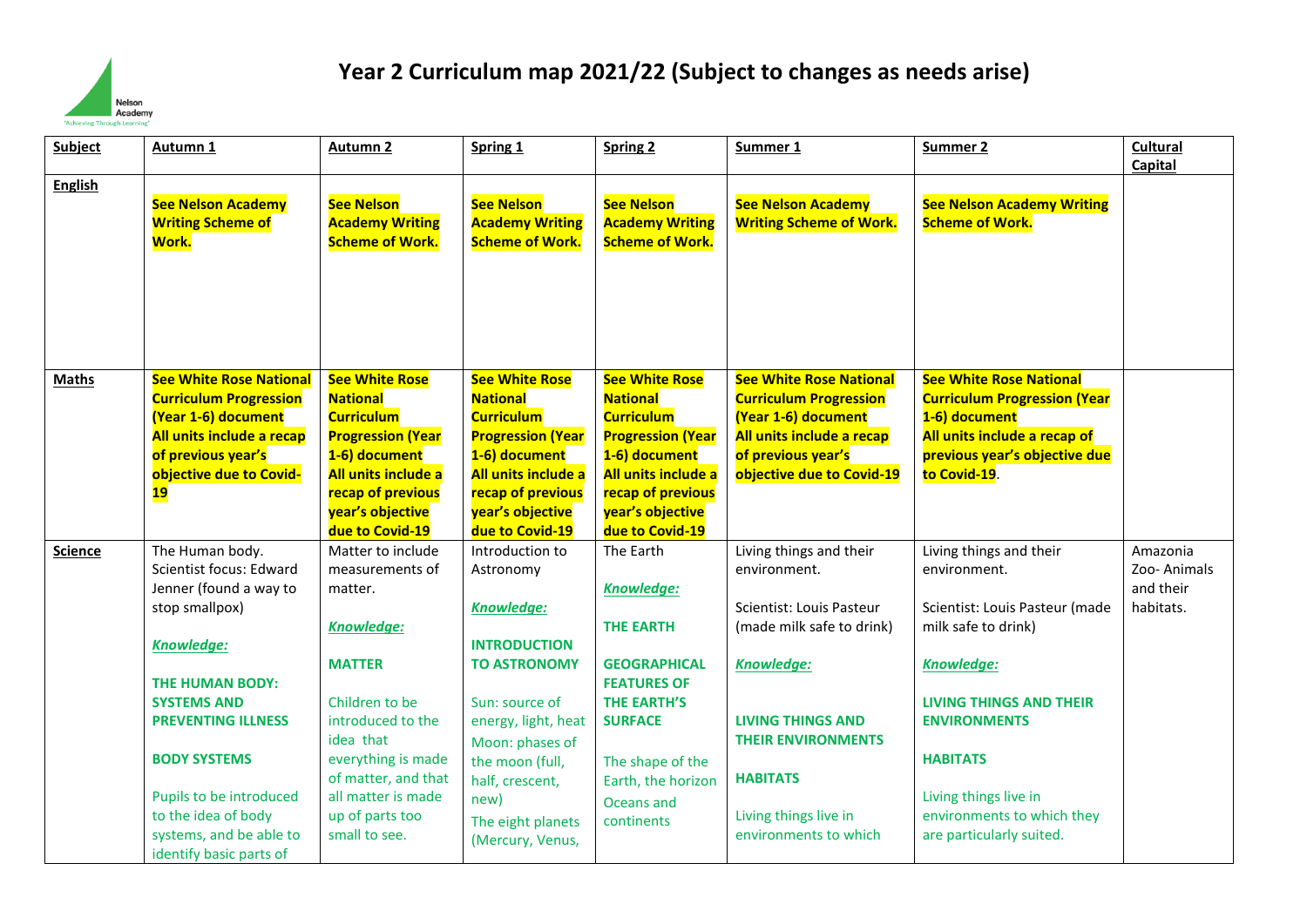| the following body          | <b>Basic concept of</b>                | Earth, Mars,                             | North Pole and       | they are particularly            | Specific habitats and what       |  |
|-----------------------------|----------------------------------------|------------------------------------------|----------------------|----------------------------------|----------------------------------|--|
| systems:                    | atoms                                  | Jupiter, Saturn,                         | South Pole,          | suited.                          | lives there, for example:        |  |
| Skeletal system:            | Names and                              | Uranus, Neptune)                         | Equator              | Specific habitats and what       | Forest (for example: oak         |  |
| skeleton, bones, skull      | common examples                        | Note that, in                            |                      | lives there, for example:        | trees, squirrels, foxes,         |  |
| Muscular system:            | of three states of                     | 2006, Pluto was                          | <b>WHAT'S INSIDE</b> | Forest (for example: oak         | badgers, snails, mice)           |  |
| muscles                     | matter:                                | classified as a                          | <b>THE EARTH</b>     | trees, squirrels, foxes,         | Meadow and plains (for           |  |
| Digestive system:           | Solid (for example,                    | dwarf planet.                            |                      | badgers, snails, mice)           | example: wildflowers, grasses,   |  |
| mouth, stomach              | wood, rocks)                           | <b>Stars</b>                             | Inside the Earth     | Meadow and plains (for           | prairie dogs)                    |  |
| Circulatory system: heart   | Liquid (for example,                   | Constellations:                          | Layers: crust,       | example: wildflowers,            | Underground (for example:        |  |
| and blood                   | water)                                 | The Plough                               | mantle, core         | grasses, prairie dogs)           | fungi, moles, worms)             |  |
| Nervous system: brain       | Gas (for example,                      | The sun is a star.                       | High                 | Underground (for                 | Desert (for example: cacti,      |  |
| and nerves                  | steam)                                 | Earth and its                            | temperatures         | example: fungi, moles,           | lizards, scorpions)              |  |
|                             | Water as an                            | place in the solar                       | <b>Volcanoes and</b> | worms)                           | Water (for example: fish,        |  |
| <b>GERMS, DISEASES, AND</b> | example of                             | system                                   | geysers              | Desert (for example: cacti,      | oysters, starfish)               |  |
| <b>PREVENTING ILLNESS</b>   | changing states of                     | The Earth moves                          | <b>Rocks and</b>     | lizards, scorpions)              | The food chain: a way of         |  |
|                             | matter of a single                     | around the Sun;                          | minerals             | Water (for example: fish,        | picturing the relationships      |  |
| Taking care of your         | substance                              | the sun does not                         | Formation and        | oysters, starfish)               | between living things            |  |
| body: exercise,             |                                        | move                                     | characteristics of   | The food chain: a way of         | Animals: big animals can be      |  |
| cleanliness, healthy        | <b>PROPERTIES OF</b>                   | The Earth                                | different kinds of   | picturing the relationships      | eaten by little ones, big        |  |
| foods, rest                 | <b>MATTER:</b>                         | revolves (spins);                        | rocks:               | between living things            | animals die and are eaten by     |  |
| <b>Vaccinations</b>         | <b>MEASUREMENT</b>                     | one revolution                           | metamorphic,         | Animals: big animals can         | little ones.                     |  |
|                             |                                        | takes one day (24                        | igneous,             | be eaten by little ones, big     | Plants: nutrients, water, soil,  |  |
|                             | Children will                          | hours)                                   | sedimentary          | animals die and are eaten        | air, sunlight                    |  |
|                             | describe and                           | Sunrise and                              | Important            | by little ones.                  |                                  |  |
|                             | classify objects                       | sunset                                   | minerals in the      | Plants: nutrients, water,        |                                  |  |
|                             | according to what<br>they are made of, | When it is day                           | Earth (such as       | soil, air, sunlight              | <b>OCEANS AND UNDERSEA LIFE</b>  |  |
|                             | and according to                       | where you are, it<br>is night for people | quartz, gold,        |                                  |                                  |  |
|                             | their physical                         | on the opposite                          | sulphur, coal,       | <b>OCEANS AND UNDERSEA</b>       | Most of the Earth is covered     |  |
|                             | properties (colour,                    | side of the Earth                        | diamond, iron        | <b>LIFE</b>                      | with water.                      |  |
|                             | shape, size, weight,                   |                                          | ore)                 |                                  | Locate oceans: Pacific,          |  |
|                             | texture, etc.)                         |                                          |                      | Most of the Earth is             | Atlantic, Indian, Arctic         |  |
|                             |                                        |                                          |                      | covered with water.              | Oceans are salt water (unlike    |  |
|                             | Units of                               |                                          |                      | Locate oceans: Pacific,          | fresh water rivers and lakes)    |  |
|                             | measurement:                           |                                          |                      | Atlantic, Indian, Arctic         | Coast, shore, waves, tides       |  |
|                             | Length: centimetre,                    |                                          |                      | Oceans are salt water            | (high and low)                   |  |
|                             | metre                                  |                                          |                      | (unlike fresh water rivers       | <b>Currents, the Gulf Stream</b> |  |
|                             | Volume: millilitre,                    |                                          |                      | and lakes)                       | Landscape of the ocean floor:    |  |
|                             | litre                                  |                                          |                      | Coast, shore, waves, tides       | mountain peaks and deep          |  |
|                             | Temperature:                           |                                          |                      | (high and low)                   | valleys (trenches)               |  |
|                             | degrees Celsius                        |                                          |                      | <b>Currents, the Gulf Stream</b> | Diversity of ocean life: from    |  |
|                             |                                        |                                          |                      |                                  | organisms too small for the      |  |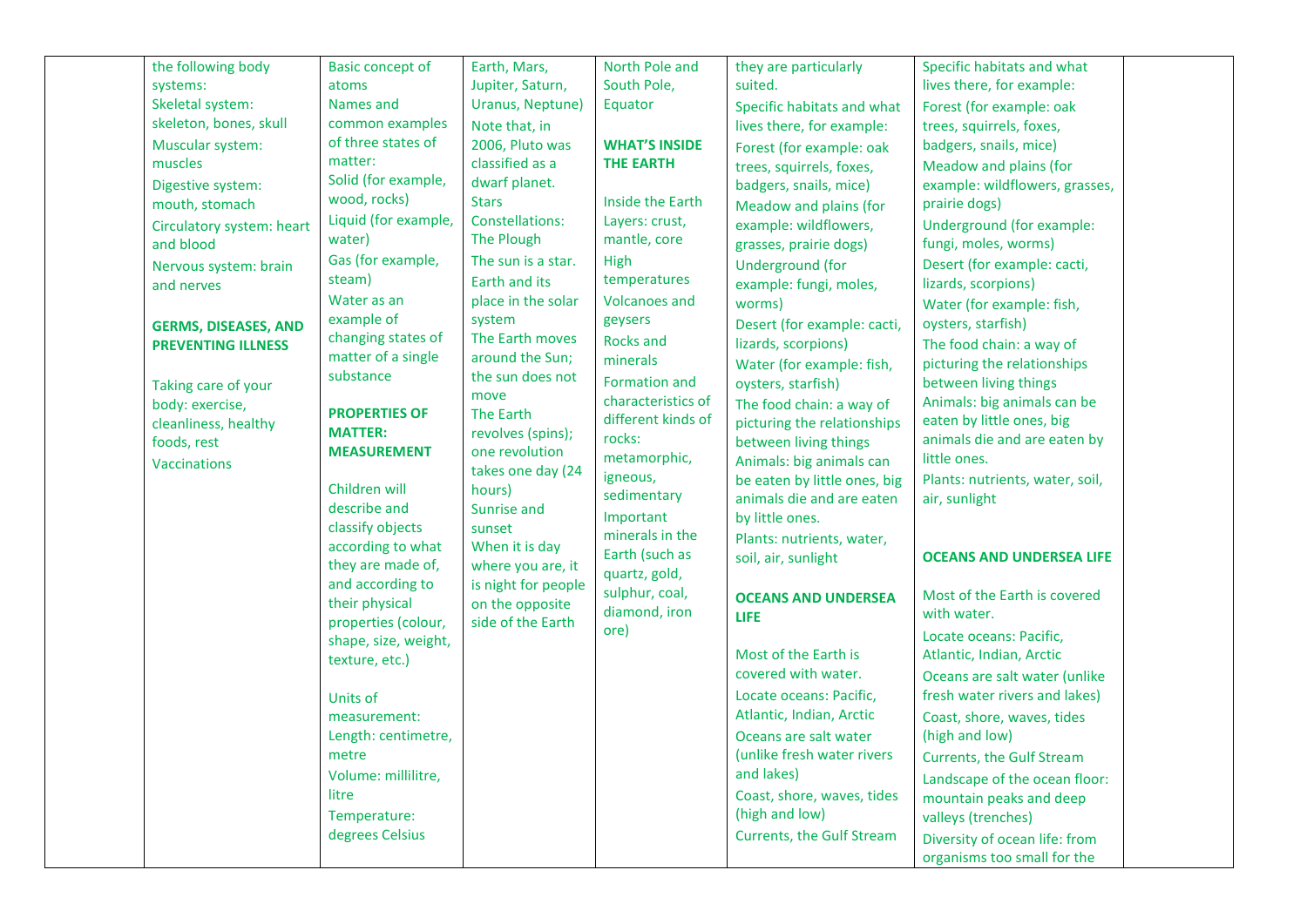|           |                           |                      |                                  |                 | Landscape of the ocean<br>floor: mountain peaks and<br>deep valleys (trenches)<br>Diversity of ocean life:<br>from organisms too small<br>for the eye to see<br>(plankton), to giant whales<br>Dangers to ocean life (for<br>example, overfishing,<br>pollution, oil spills)<br><b>ENVIRONMENTAL</b><br><b>CHANGE AND HABITAT</b><br><b>DESTRUCTION</b><br><b>Environments are</b><br>constantly changing, and<br>this can sometimes pose<br>dangers to specific<br>habitats, for example:<br><b>Effects of population and</b><br>development | eye to see (plankton), to giant<br>whales<br>Dangers to ocean life (for<br>example, overfishing,<br>pollution, oil spills)<br><b>ENVIRONMENTAL CHANGE</b><br><b>AND HABITAT DESTRUCTION</b><br><b>Environments are constantly</b><br>changing, and this can<br>sometimes pose dangers to<br>specific habitats, for example:<br><b>Effects of population and</b><br>development<br>Rainforest clearing, pollution,<br>litter |                           |
|-----------|---------------------------|----------------------|----------------------------------|-----------------|-----------------------------------------------------------------------------------------------------------------------------------------------------------------------------------------------------------------------------------------------------------------------------------------------------------------------------------------------------------------------------------------------------------------------------------------------------------------------------------------------------------------------------------------------|-----------------------------------------------------------------------------------------------------------------------------------------------------------------------------------------------------------------------------------------------------------------------------------------------------------------------------------------------------------------------------------------------------------------------------|---------------------------|
|           |                           |                      |                                  |                 | Rainforest clearing,                                                                                                                                                                                                                                                                                                                                                                                                                                                                                                                          |                                                                                                                                                                                                                                                                                                                                                                                                                             |                           |
|           |                           |                      |                                  |                 | pollution, litter                                                                                                                                                                                                                                                                                                                                                                                                                                                                                                                             |                                                                                                                                                                                                                                                                                                                                                                                                                             |                           |
|           |                           |                      |                                  |                 |                                                                                                                                                                                                                                                                                                                                                                                                                                                                                                                                               |                                                                                                                                                                                                                                                                                                                                                                                                                             |                           |
| Geography | Geography of the British  | Geography of the     | World Geography                  | World Geography | Climate                                                                                                                                                                                                                                                                                                                                                                                                                                                                                                                                       | Climate continued                                                                                                                                                                                                                                                                                                                                                                                                           | Climate-                  |
|           | Isles                     | <b>British Isles</b> |                                  | continued       |                                                                                                                                                                                                                                                                                                                                                                                                                                                                                                                                               |                                                                                                                                                                                                                                                                                                                                                                                                                             | Amazonia                  |
|           |                           | continued            | Knowledge:-                      |                 | Knowledge:                                                                                                                                                                                                                                                                                                                                                                                                                                                                                                                                    |                                                                                                                                                                                                                                                                                                                                                                                                                             | Zoo- looking              |
|           | Knowledge:                |                      |                                  |                 |                                                                                                                                                                                                                                                                                                                                                                                                                                                                                                                                               |                                                                                                                                                                                                                                                                                                                                                                                                                             | at different              |
|           | Name the continent,       |                      | <b>GLOBE/WORLD</b><br><b>MAP</b> |                 | Understand the difference<br>between weather and                                                                                                                                                                                                                                                                                                                                                                                                                                                                                              |                                                                                                                                                                                                                                                                                                                                                                                                                             | climates for<br>different |
|           | country and county in     |                      |                                  |                 | climate                                                                                                                                                                                                                                                                                                                                                                                                                                                                                                                                       |                                                                                                                                                                                                                                                                                                                                                                                                                             | animals.                  |
|           | which you live.           |                      | Terms: Peninsula,                |                 | Weather is day to day                                                                                                                                                                                                                                                                                                                                                                                                                                                                                                                         |                                                                                                                                                                                                                                                                                                                                                                                                                             |                           |
|           | <b>Identify regional</b>  |                      | boundary,                        |                 | atmospheric conditions                                                                                                                                                                                                                                                                                                                                                                                                                                                                                                                        |                                                                                                                                                                                                                                                                                                                                                                                                                             |                           |
|           | differences between       |                      | equator,                         |                 | Climate is the average                                                                                                                                                                                                                                                                                                                                                                                                                                                                                                                        |                                                                                                                                                                                                                                                                                                                                                                                                                             |                           |
|           | England, Scotland, Wales  |                      | hemisphere,                      |                 | weather conditions                                                                                                                                                                                                                                                                                                                                                                                                                                                                                                                            |                                                                                                                                                                                                                                                                                                                                                                                                                             |                           |
|           | and Northern Ireland.     |                      | climate.                         |                 | measured over years                                                                                                                                                                                                                                                                                                                                                                                                                                                                                                                           |                                                                                                                                                                                                                                                                                                                                                                                                                             |                           |
|           | For example: identify the |                      |                                  |                 | How does the weather                                                                                                                                                                                                                                                                                                                                                                                                                                                                                                                          |                                                                                                                                                                                                                                                                                                                                                                                                                             |                           |
|           | flags, major mountain     |                      | Identify the major               |                 | vary from day to day and                                                                                                                                                                                                                                                                                                                                                                                                                                                                                                                      |                                                                                                                                                                                                                                                                                                                                                                                                                             |                           |
|           | ranges, major rivers,     |                      | oceans and the                   |                 | why? Keep a daily record                                                                                                                                                                                                                                                                                                                                                                                                                                                                                                                      |                                                                                                                                                                                                                                                                                                                                                                                                                             |                           |
|           | lakes, capital cities and |                      | seven continents.                |                 | of temperature, wind                                                                                                                                                                                                                                                                                                                                                                                                                                                                                                                          |                                                                                                                                                                                                                                                                                                                                                                                                                             |                           |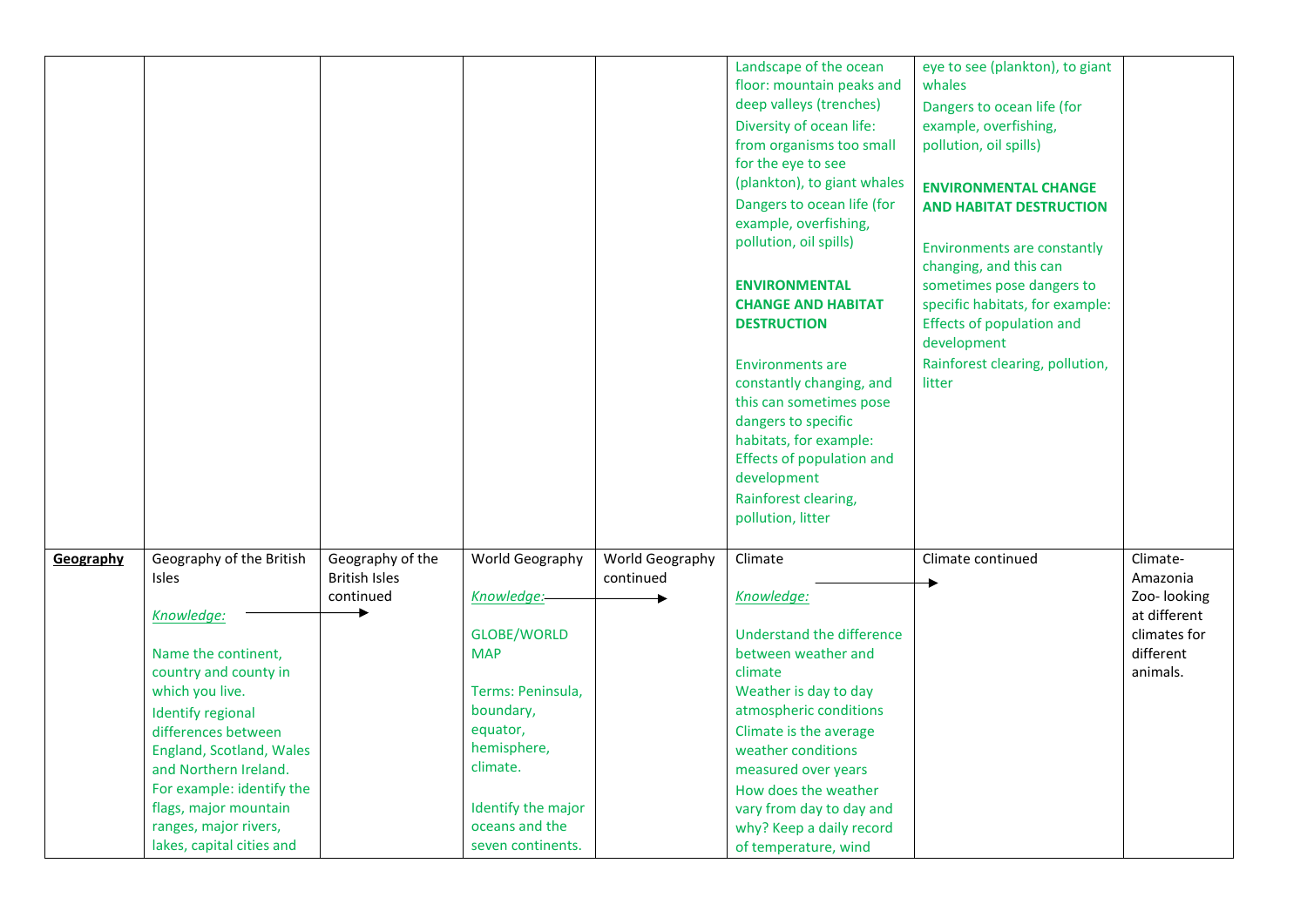| other distinguishing           | Find the equator,   | direction, wind speed and |  |
|--------------------------------|---------------------|---------------------------|--|
| characteristics.               | the northern        | precipitation             |  |
| England: identify cultural     | hemisphere, the     | Discuss how the weather   |  |
| symbols, famous people         | southern            | changes and why, for      |  |
| and cultural differences.      | hemisphere and      | example with wind         |  |
| For example: St.               | the North/South     | direction                 |  |
| George's Day, the Tower        | Poles on a globe.   | Show how the climate      |  |
| of London, Windsor             | Identify the UK as  | varies across the UK      |  |
| Castle, Anglo-Saxons,          | one of many         | Changes in temperature,   |  |
| football, Stratford-upon-      | countries in        | precipitation, wind,      |  |
| Avon, Shakespeare,             | Europe, with        | seasons                   |  |
| Chaucer                        | neighbours such     | Discuss latitude as a     |  |
| Scotland: identify             | as France, Spain,   | reason for this variation |  |
| cultural symbols, famous       | Germany, Italy,     |                           |  |
| people and cultural            | Norway, the         |                           |  |
| differences. For               | Netherlands,        |                           |  |
| example: Loch Ness, Ben        | Belgium, Norway,    |                           |  |
| Nevis, Scottish Gaelic,        | Sweden, Finland,    |                           |  |
| tartan, kilts, haggis,         | Denmark, Iceland    |                           |  |
| highland games, Robert         | and Ireland.        |                           |  |
| <b>Burns, Scottish dancing</b> | Identify the        |                           |  |
| Wales: identify cultural       | spatial             |                           |  |
| symbols, famous people         | distribution of the |                           |  |
| and cultural differences.      | <b>Roman Empire</b> |                           |  |
| For example: Welsh             | (Cross-curricular   |                           |  |
| language, rugby, Dylan         | connection with     |                           |  |
| Thomas, St. David's Day,       | Roman History).     |                           |  |
| Welsh folk songs               |                     |                           |  |
|                                | Non-European        |                           |  |
| Ireland: identify cultural     | <b>Countries</b>    |                           |  |
| symbols, famous people         |                     |                           |  |
| and cultural differences.      | Pupils will be      |                           |  |
| For example: Irish Gaelic,     | introduced to a     |                           |  |
| St. Patrick's Day,             | part of the world   |                           |  |
| shamrock, leprechaun,          | that is different   |                           |  |
| James Joyce, Gaelic            | from the UK and     |                           |  |
| football                       | illustrate the      |                           |  |
|                                | ways in which it is |                           |  |
|                                | similar and         |                           |  |
|                                | different from the  |                           |  |
|                                | UK. The             |                           |  |
|                                | geography of        |                           |  |
|                                |                     |                           |  |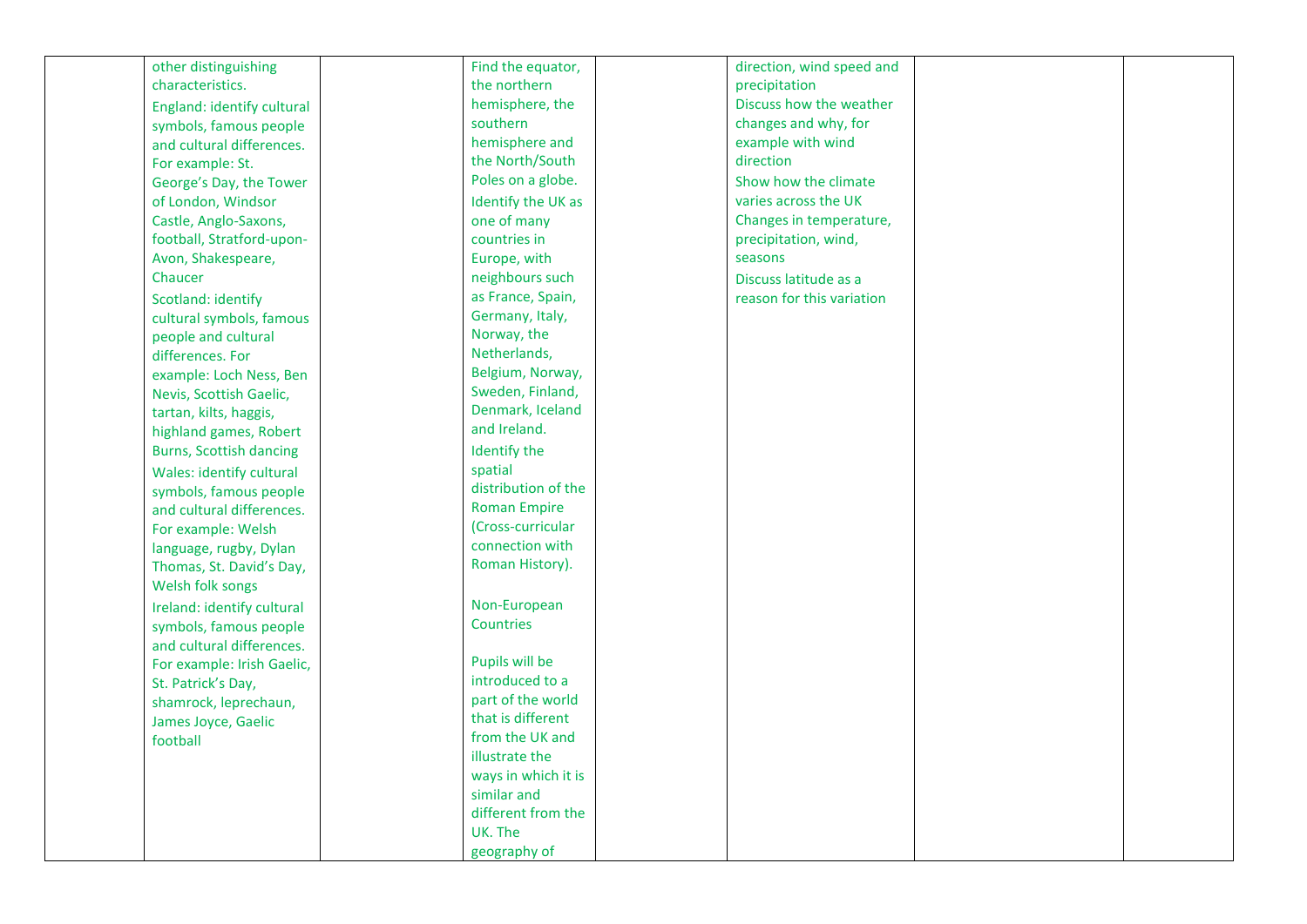|  | Northern Europe       |  |  |
|--|-----------------------|--|--|
|  | should be taught      |  |  |
|  | alongside the         |  |  |
|  | history of the        |  |  |
|  | Vikings.              |  |  |
|  |                       |  |  |
|  | Climate (average      |  |  |
|  | weather               |  |  |
|  | conditions over       |  |  |
|  | an extended           |  |  |
|  |                       |  |  |
|  | period of time)       |  |  |
|  | Climate of            |  |  |
|  | Northern Europe       |  |  |
|  | v Non-European        |  |  |
|  | countries: mild in    |  |  |
|  | the south; cold       |  |  |
|  | and snowy             |  |  |
|  | further north.        |  |  |
|  | Northern Europe       |  |  |
|  | is covered in         |  |  |
|  | snow and ice for      |  |  |
|  | much of the           |  |  |
|  | winter.               |  |  |
|  | Vegetation:           |  |  |
|  | coniferous forest     |  |  |
|  | adapts to the cold    |  |  |
|  |                       |  |  |
|  | and snowy<br>climate. |  |  |
|  |                       |  |  |
|  | Landscape:            |  |  |
|  | mixture of            |  |  |
|  | lowlands,             |  |  |
|  | mountains and         |  |  |
|  | lakes.                |  |  |
|  | Non-European          |  |  |
|  | Countries             |  |  |
|  | Languages spoken      |  |  |
|  | Settlement: the       |  |  |
|  | capital cities        |  |  |
|  | Discuss what it is    |  |  |
|  | like to live in a     |  |  |
|  | cold and snowy        |  |  |
|  |                       |  |  |
|  | climate. How do       |  |  |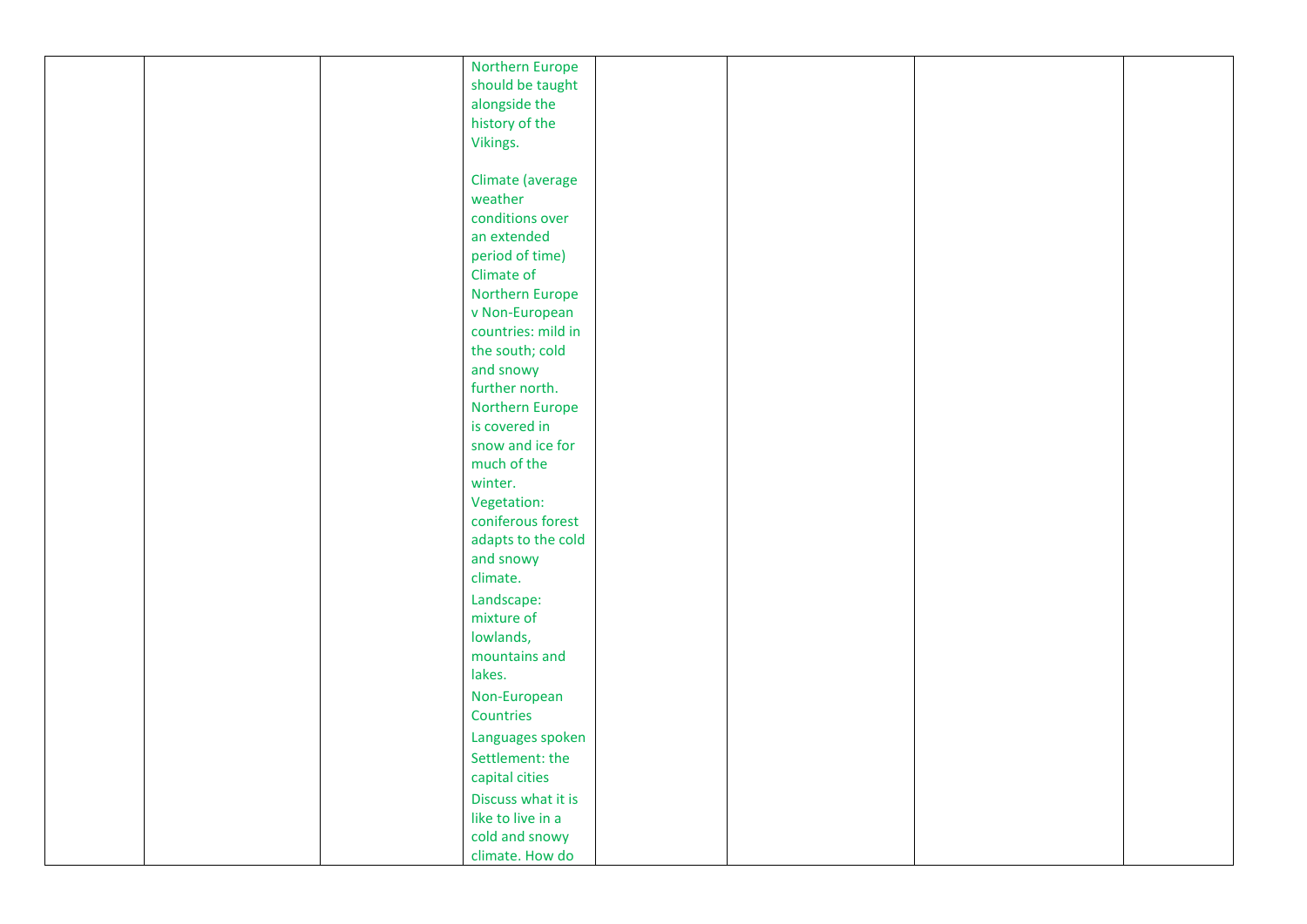|                |                             |               | people keep<br>warm? How do<br>they travel<br>around? How do<br>they clear snow? |                   |                                |                                    |             |
|----------------|-----------------------------|---------------|----------------------------------------------------------------------------------|-------------------|--------------------------------|------------------------------------|-------------|
| <b>History</b> | Ancient Egypt               | Ancient Egypt | Roman Britain                                                                    | Roman Britain     | Post Roman Britain             | Post Roman Britain continued       | Fitzwilliam |
|                |                             | continued     |                                                                                  |                   | Inc Anglo Saxons               | Vikings                            | Museum-     |
|                | <b>Knowledge:</b>           |               | <b>Knowledge:</b>                                                                | <b>Knowledge:</b> | <b>Knowledge:</b>              | <b>Knowledge:</b>                  | Egypt and   |
|                |                             |               |                                                                                  |                   |                                |                                    | Romans.     |
|                | Children to be              |               | Children to know                                                                 |                   | After the departure of the     | THE VIKINGS, SCANDINAVIAN          |             |
|                | encouraged to examine       |               | the vast extent of                                                               |                   | Romans, the British Isles      | <b>EXPLORERS AND INVADERS</b>      |             |
|                | the nature of a             |               | Roman influence                                                                  |                   | were subject to successive     |                                    |             |
|                | 'civilisation', what        |               | from the Middle                                                                  |                   | waves of invasions from        | Viking culture, known for          |             |
|                | defines a settled culture   |               | East and North                                                                   |                   | Northern Europe and            | invasion and violence              |             |
|                | as opposed to a nomadic     |               | Africa to                                                                        |                   | Scandinavia. The Anglo-        | Culture of exploration and         |             |
|                | lifestyle. Settlements,     |               | Northern Europe.                                                                 |                   | Saxon immigrations and         | seafaring; extensive trading       |             |
|                | agriculture, laws and       |               | <b>Pupils will</b>                                                               |                   | invasions mixed with the       | routes; migration and              |             |
|                | customs and                 |               | understand how                                                                   |                   | Romano-British to modify       | settlement                         |             |
|                | communications all form     |               | the Romans                                                                       |                   | native culture. Encourage      | <b>Viking invasions of Britain</b> |             |
|                | important parts of          |               | exported ideas,                                                                  |                   | children to think about the    | Viking settlements of Jorvik       |             |
|                | civilisation, and children  |               | innovations and                                                                  |                   | significance of waves of       | (York) and Dublinia (Dublin)       |             |
|                | should see what modern      |               | language all over                                                                |                   | immigrations in forming        | The Danelaw: dominated             |             |
|                | culture and society owes    |               | Europe, and led                                                                  |                   | cultures in the British Isles. | Northumbria, East Anglia and       |             |
|                | to these ancient            |               | to the                                                                           |                   | Use maps to ensure             | parts of Mercia                    |             |
|                | civilisations.              |               | development of                                                                   |                   | children can understand        | Kingdom of Wessex under            |             |
|                |                             |               | the idea of                                                                      |                   | where early Kingdoms           | Alfred the Great was the only      |             |
|                |                             |               | Christendom. In                                                                  |                   | existed in Britain.            | native English Kingdom             |             |
|                | <b>Identify the African</b> |               | Britain, the                                                                     |                   |                                | Alfred victorious over the         |             |
|                | continent on a map or       |               | Romans brought                                                                   |                   |                                | <b>Vikings</b>                     |             |
|                | globe.                      |               | literacy and                                                                     |                   | <b>ANGLOS AND THE</b>          |                                    |             |
|                | Understand the climate      |               | extended trade                                                                   |                   | <b>SAXONS, INVASIONS</b>       | <b>NORMAN INVASION, 1066</b>       |             |
|                | in Africa and its           |               | and contact with                                                                 |                   | <b>FROM 490</b>                | Succession dispute, Harold         |             |
|                | influence on vegetation,    |               | continental                                                                      |                   | Legend of King Arthur          | Godwinson (Earl of Wessex),        |             |
|                | particularly in the Sahara  |               | Europe, as well as                                                               |                   |                                | Harald III of Norway and           |             |
|                | <b>Desert</b>               |               | vast technological                                                               |                   |                                | <b>William of Normandy</b>         |             |
|                | Understand the              |               | developments.                                                                    |                   | Children to be encouraged      | <b>Battle of Stamford Bridge</b>   |             |
|                | importance of the Nile      |               |                                                                                  |                   | to compare the arrival of      | <b>Battle of Hastings, October</b> |             |
|                | River, floods and farming   |               |                                                                                  |                   | the Anglo-Saxons with the      | 1066                               |             |
|                | Identify key pharaohs       |               | <b>A. THE ROMANS</b>                                                             |                   | influence of the Vikings.      | <b>William of Normandy defeats</b> |             |
|                | <b>Rameses II</b>           |               | <b>INVADE 43AD</b>                                                               |                   | Children should                | <b>Harold Godwinson</b>            |             |
|                |                             |               |                                                                                  |                   | understand the different       |                                    |             |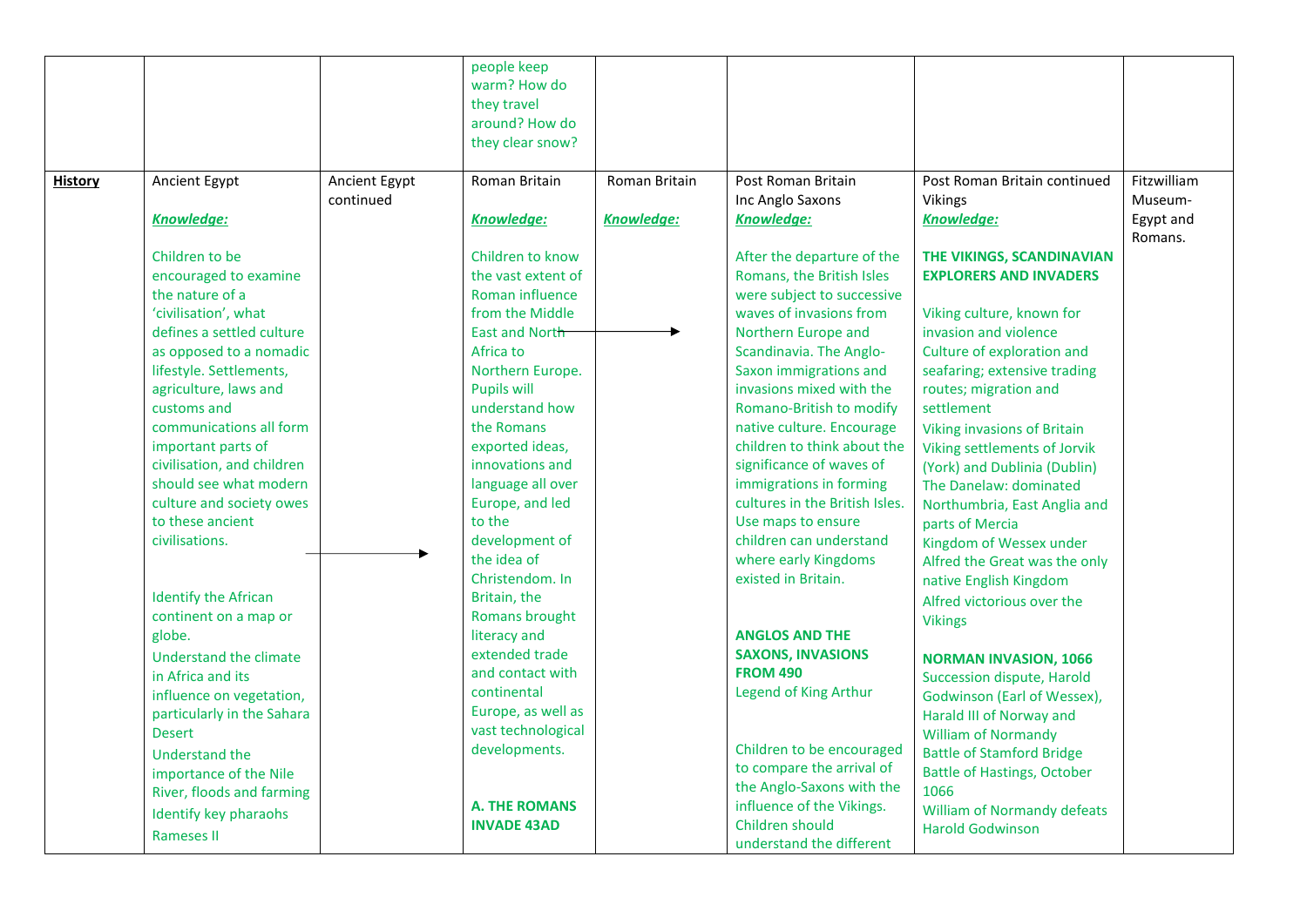|                     | Tutankhamun [Cross-      |                 | <b>Invasion under</b>   |                    | ways in which Viking        | Submission of the Anglo-     |              |
|---------------------|--------------------------|-----------------|-------------------------|--------------------|-----------------------------|------------------------------|--------------|
|                     | curricular connection    |                 | <b>Emperor Claudius</b> |                    | attack, invasion,           | Saxon ruling elites; crowned |              |
|                     | with Visual Arts Year 2] |                 | Boudicca,               |                    | settlement and interaction  | King of England              |              |
|                     | Identify key features in |                 | Rebellion of the        |                    | influenced Britain, as well | The Bayeux Tapestry          |              |
|                     | the Ancient Egyptian     |                 | Iceni, in 60AD.         |                    | as the extent of Viking     |                              |              |
|                     | culture and religion     |                 | <b>Destroyed Roman</b>  |                    | exploration and its         |                              |              |
|                     | Pyramids                 |                 | settlements at          |                    | importance in Viking        |                              |              |
|                     | <b>Mummies</b>           |                 | Colchester,             |                    | culture.                    |                              |              |
|                     | <b>Great Sphinx</b>      |                 | London and St           |                    |                             |                              |              |
|                     | Animal gods              |                 | Albans; Romans          |                    |                             |                              |              |
|                     | Hieroglyphic writing     |                 | considered              |                    |                             |                              |              |
|                     |                          |                 | leaving.                |                    |                             |                              |              |
|                     |                          |                 | Romans fail to          |                    |                             |                              |              |
|                     |                          |                 | conquer Scotland        |                    |                             |                              |              |
|                     |                          |                 | (Caledonia)             |                    |                             |                              |              |
|                     |                          |                 | Hadrian's Wall          |                    |                             |                              |              |
|                     |                          |                 | Large Roman             |                    |                             |                              |              |
|                     |                          |                 | Settlements             |                    |                             |                              |              |
|                     |                          |                 | Londinium               |                    |                             |                              |              |
|                     |                          |                 | Eboracum                |                    |                             |                              |              |
|                     |                          |                 | Technological           |                    |                             |                              |              |
|                     |                          |                 | advances                |                    |                             |                              |              |
|                     |                          |                 | Road networks           |                    |                             |                              |              |
|                     |                          |                 | Sewage and              |                    |                             |                              |              |
|                     |                          |                 | water supply            |                    |                             |                              |              |
|                     |                          |                 | systems                 |                    |                             |                              |              |
|                     |                          |                 | Literacy and            |                    |                             |                              |              |
|                     |                          |                 | written records         |                    |                             |                              |              |
|                     |                          |                 | Roman                   |                    |                             |                              |              |
|                     |                          |                 | archaeology             |                    |                             |                              |              |
|                     |                          |                 | Roman baths at          |                    |                             |                              |              |
|                     |                          |                 | <b>Bath</b>             |                    |                             |                              |              |
|                     |                          |                 |                         |                    |                             |                              |              |
|                     |                          |                 | <b>ROMANS LEAVE,</b>    |                    |                             |                              |              |
|                     |                          |                 | 410                     |                    |                             |                              |              |
|                     |                          |                 |                         |                    |                             |                              |              |
| <b>Visual Arts/</b> | <b>ELEMENTS OF ART:</b>  | <b>KINDS OF</b> | <b>MONUMENTS OF</b>     | <b>ELEMENTS OF</b> | TYPES OF ART: MURAL         |                              | West Norfolk |
| <b>Art and DT</b>   | COLOUR                   | PICTURES:       | ROME AND                | ART: SHAPE AND     |                             |                              | Art.         |
|                     |                          | PORTRAITS AND   | <b>BYZANTIUM</b>        | <b>TEXTURE</b>     |                             | Healthy wrap pizzas (cutting |              |
|                     |                          |                 |                         |                    | <b>Knowledge:</b>           | veg for toppings)            |              |
|                     |                          | SELF-PORTRAITS  |                         |                    |                             |                              |              |
|                     |                          |                 |                         |                    |                             |                              |              |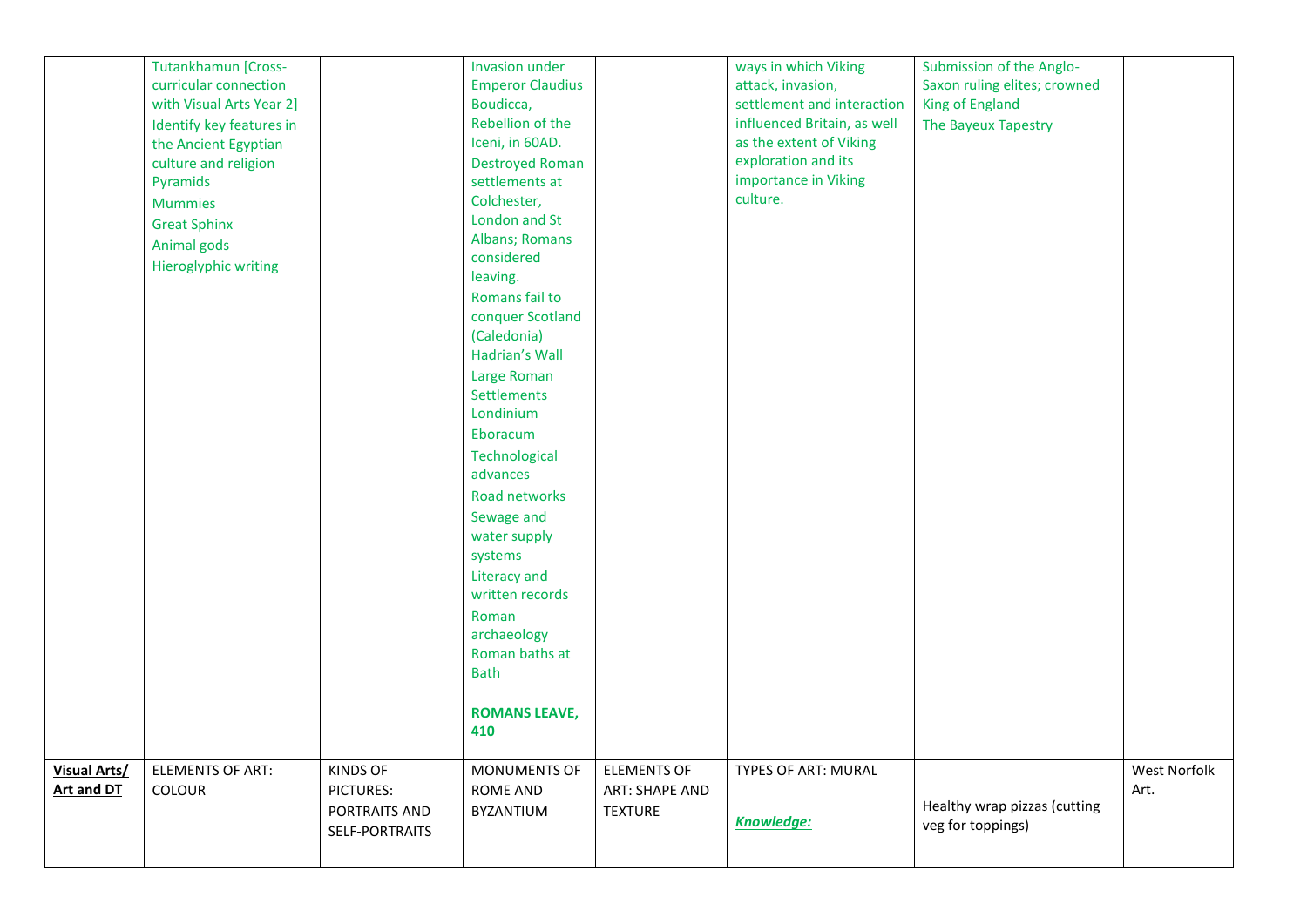| <b>Knowledge:</b>                                                                                                                                                                                                                                                                                                                                                                                                                                  |                                                                                                                                                                                                                                                                                                                                                        | <b>Knowledge:</b>                                                                                                                                                                                                                                                                         | <b>Knowledge:</b>                                                                                                                                                                                                                                                                                                                              |                                                                                                                                                                                                                                                                                                                                                                                                                                                                  |  |
|----------------------------------------------------------------------------------------------------------------------------------------------------------------------------------------------------------------------------------------------------------------------------------------------------------------------------------------------------------------------------------------------------------------------------------------------------|--------------------------------------------------------------------------------------------------------------------------------------------------------------------------------------------------------------------------------------------------------------------------------------------------------------------------------------------------------|-------------------------------------------------------------------------------------------------------------------------------------------------------------------------------------------------------------------------------------------------------------------------------------------|------------------------------------------------------------------------------------------------------------------------------------------------------------------------------------------------------------------------------------------------------------------------------------------------------------------------------------------------|------------------------------------------------------------------------------------------------------------------------------------------------------------------------------------------------------------------------------------------------------------------------------------------------------------------------------------------------------------------------------------------------------------------------------------------------------------------|--|
| <b>COLOUR</b>                                                                                                                                                                                                                                                                                                                                                                                                                                      | <b>Knowledge:</b>                                                                                                                                                                                                                                                                                                                                      |                                                                                                                                                                                                                                                                                           |                                                                                                                                                                                                                                                                                                                                                | <b>RECOGNISE AS A MURAL</b><br>(a painting on a wall):                                                                                                                                                                                                                                                                                                                                                                                                           |  |
| Primary colours:<br>Know that red, yellow<br>and blue are commonly<br>referred to as the<br>primary colours,<br>meaning they are<br>colours that cannot be<br>made from mixing other<br>colours together<br>Mixing primary colours-<br>know that:<br>Blue + yellow = green<br>Blue + $red = purple$<br>$Red + yellow = orange$<br>Secondary colours:<br>Know that green, purple<br>and orange (colours<br>made from mixing<br>primary colours) are | <b>RECOGNISE AS A</b><br><b>PORTRAIT</b> (an<br>artwork depicting a<br>real person):<br>Leonardo da Vinci,<br>Mona Lisa (Portrait<br>of Lisa Gherardini),<br>1503-06 (Louvre,<br>Paris)<br>Hans Holbein the<br>Younger, Edward VI<br>as a Child, 1538<br>(National Gallery of<br>Art, Washington<br>DC)<br><b>Additional works:</b><br>Sir Anthony van | Become familiar<br>with the public<br>monuments of<br>ancient Rome<br>such as:<br><b>Trajan's Column</b><br>(113 AD) [Note:<br>there is a cast in<br>the Victoria and<br>Albert Museum,<br>London.]<br>The Pantheon<br>(126 AD)<br>The Arch of<br>Constantine<br>(dedicated in 315<br>AD) | <b>SHAPE</b><br>Recognise basic<br>geometric<br>shapes-square,<br>rectangle,<br>triangle, circle,<br>oval-in nature,<br>man-made<br>objects, and<br>artworks<br>including:<br>in the work of<br>Pablo Picasso,<br>such as his<br>images of Sylvette<br>David from 1954<br>(various)<br>and additionally:<br>old masters such<br>as Leonardo da | Leonardo da Vinci, The<br>Last Supper, 1495-98<br>(Refectory, Santa Maria<br>delle Grazie, Milan)<br>Paula Rego, Crivelli's<br>Garden, 1990 (Sainsbury<br>wing restaurant, National<br>Gallery, London)<br>Additionally:<br>William Hogarth, The<br>Pool of Bethesda (1736)<br>and The Good<br>Samaritan (1737),<br>Staircase hallway, St<br>Bartholomew's Hospital,<br>London<br>Sealife textiles: Printing<br>and weavingELEMENTS OF<br>ART: SHAPE AND TEXTURE |  |
| commonly referred to as<br>the secondary colours<br>Observe and discuss the<br>use of colour in:<br>Claude Monet, The<br><b>Beach at Trouville, 1870</b><br>(The National Gallery,<br>London)<br>James A. McNeill<br>Whistler, Arrangement<br>in Grey and Black No. 1<br>(also called 'Portrait of<br>the Artist's Mother'),                                                                                                                       | Dyck, Equestrian<br>Portrait of Charles I,<br>1637-38 (National<br>Gallery, London)<br><b>RECOGNISE AS A</b><br><b>SELF-PORTRAIT (an</b><br>artwork made by<br>an artist of<br>him/herself):<br>Rembrandt van<br>Rijn, Self-portrait in<br>a Flat Cap, 1642<br>(Royal Collection,<br>London)<br>William Hogarth,<br>Self-Portrait at an                | <b>Become familiar</b><br>with the public<br>monuments of<br>ancient<br><b>Byzantium such</b><br>as:<br>Hagia Sofia (537<br>AD)<br><b>The Great Palace</b><br>of Constantinople<br>(330 AD)<br>The Walls of<br>Constantinople                                                             | Vinci's Vitruvian<br><b>Man of 1492</b><br>(Gallerie<br>dell'Accademia,<br>Venice)<br>in the work of<br>Alexander Calder,<br>such as Standing<br>Mobile of 1937<br>(Tate Modern,<br>London)<br>Look at and<br>discuss the use of<br>shape in:<br>David Hockney,<br>The Road to York<br><b>Through</b><br>Sledmere, 1997                        | <b>Knowledge:</b><br><b>SHAPE</b><br>Recognise basic geometric<br>shapes-square,<br>rectangle, triangle, circle,<br>oval-in nature, man-<br>made objects, and<br>artworks including:<br>in the work of Pablo<br>Picasso, such as his images                                                                                                                                                                                                                      |  |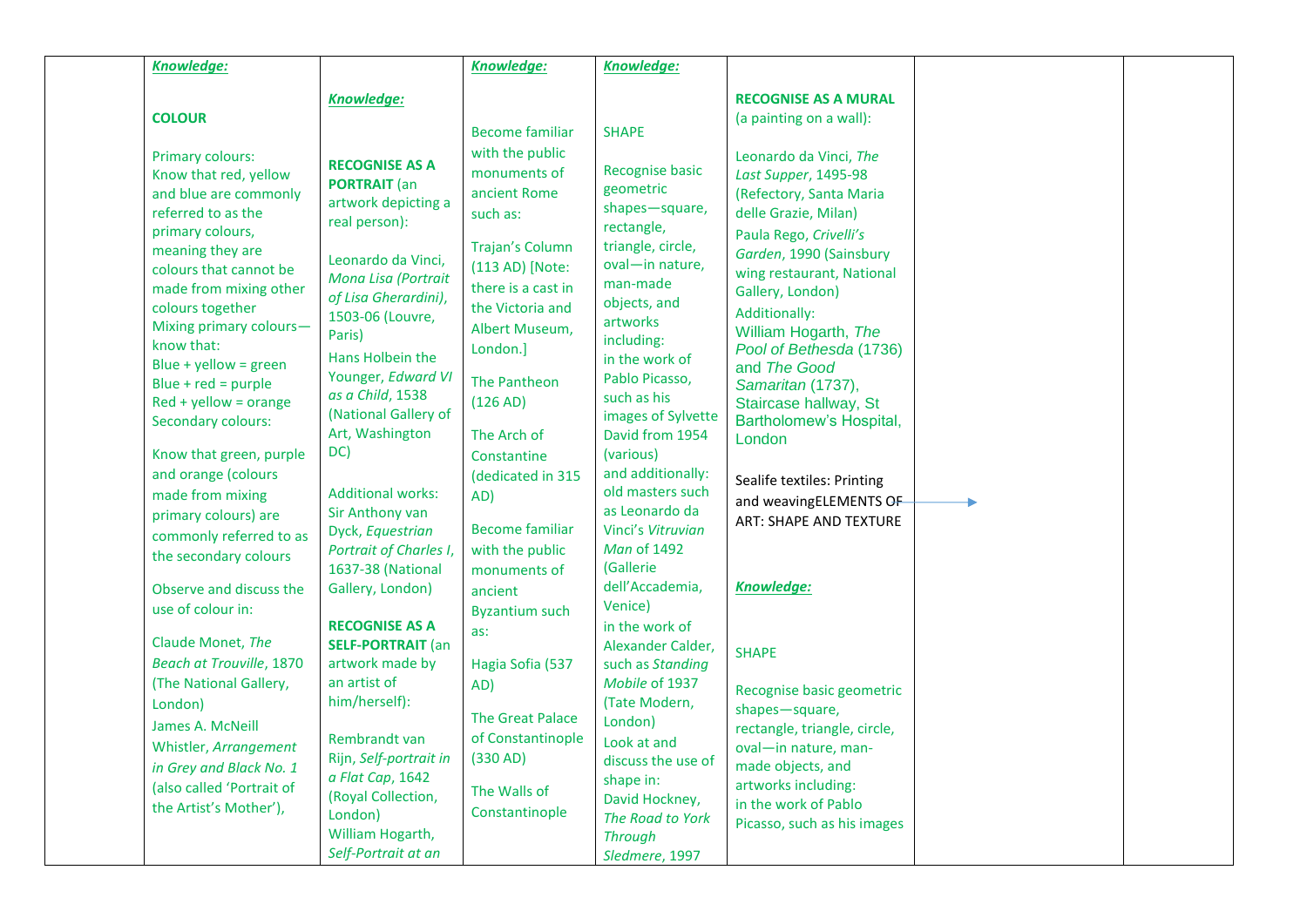| 1871 (Musée d'Orsay,          | <b>Easel, 1757</b>  | (4th to 5th          | (artist's                 | of Sylvette David from           |  |
|-------------------------------|---------------------|----------------------|---------------------------|----------------------------------|--|
|                               | (National Portrait  |                      | collection, on            | 1954 (various)                   |  |
| Paris                         | Gallery, London)    | centuries AD)        | view Royal                | and additionally:                |  |
| Art of ancient Egypt          | Vincent van Gogh,   | <b>Explore how</b>   | Academy of Arts,          | old masters such as              |  |
|                               |                     | <b>Emperors used</b> |                           |                                  |  |
| Knowledge:                    | Self-portrait, 1889 |                      | London, 2012)             | Leonardo da Vinci's              |  |
|                               | (Musée d'Orsay,     | and adapted          |                           | Vitruvian Man of 1492            |  |
|                               | Paris)              | these monuments      | <b>TEXTURE</b>            | (Gallerie                        |  |
|                               |                     | to display their     |                           | dell'Accademia, Venice)          |  |
| Look at and discuss:          |                     | images, show         | <b>Describe qualities</b> | in the work of Alexander         |  |
| The Great Sphinx (Giza,       |                     | power                | of texture (as, for       | Calder, such as Standing         |  |
| outside Cairo)                |                     |                      | example, rough,           | Mobile of 1937 (Tate             |  |
| A bust of Queen Nefertiti     |                     | and represent        | smooth, ridged,           | Modern, London)                  |  |
| (head and shoulder            |                     | history.             | etc.) in:                 | Look at and discuss the          |  |
| portrait sculpture):          |                     |                      | The King's Gold           | use of shape in:                 |  |
| examples in New York          |                     | <b>Observe</b>       | <b>Belt Buckle (early</b> | David Hockney, The Road          |  |
| (Metropolitan Museum)         |                     | examples of          | 7th century from          | to York Through Sledmere,        |  |
| and London (British           |                     | Christian art        | Sutton Hoo burial,        | 1997 (artist's collection,       |  |
| Museum)                       |                     | works of the later   | now British               | on view Royal Academy of         |  |
| Mummy cases:                  |                     | Roman Empire (or     | Museum, London)           | Arts, London, 2012)              |  |
| Sarcophagus of King           |                     | Byzantium), such     | Albrecht Dürer,           |                                  |  |
| Tutankhamun, circa            |                     | as the               | Young Hare, 1502          | <b>TEXTURE</b>                   |  |
| 1323 BC                       |                     |                      | (Albertina,               |                                  |  |
|                               |                     | mosaics of           | Vienna)                   | Describe qualities of            |  |
|                               |                     | Ravenna:             | <b>Johannes</b>           | texture (as, for example,        |  |
|                               |                     |                      | Vermeer, The              | rough, smooth, ridged,           |  |
| (National Museum of           |                     | Justinian I and      | Music Lesson,             | etc.) in:                        |  |
| <b>Egyptian Antiquities,</b>  |                     | Theodora, mosaic     | 1662-65 (The              | The King's Gold Belt             |  |
| Cairo) or Nesperennub's       |                     | panels in the apse   |                           | <b>Buckle (early 7th century</b> |  |
| (British Museum,              |                     | of San Vitale, 548   | Royal Collection,         | from Sutton Hoo burial,          |  |
| London)                       |                     | AD (Ravenna,         | London                    | now British Museum,              |  |
| Animal gods in Egyptian       |                     | Italy)               | <b>Easter Eggspress</b>   | London)                          |  |
| art: such as Bronze           |                     |                      | (DT wheel which           |                                  |  |
| statuette of a cat (Pitt      |                     |                      | turn).                    | Albrecht Dürer, Young            |  |
| <b>Rivers Museum, Oxford)</b> |                     |                      |                           | Hare, 1502 (Albertina,           |  |
| Find out about:               |                     |                      |                           | Vienna)                          |  |
| The Rosetta Stone,            |                     |                      |                           | Johannes Vermeer, The            |  |
| Ptolemaic Period, 196 BC      |                     |                      |                           | Music Lesson, 1662-65            |  |
|                               |                     |                      |                           | (The Royal Collection,           |  |
| <b>Essential for the</b>      |                     |                      |                           | London                           |  |
| deciphering of                |                     |                      |                           |                                  |  |
| hieroglyphics, British        |                     |                      |                           |                                  |  |
| Museum, London)               |                     |                      |                           |                                  |  |
|                               |                     |                      |                           |                                  |  |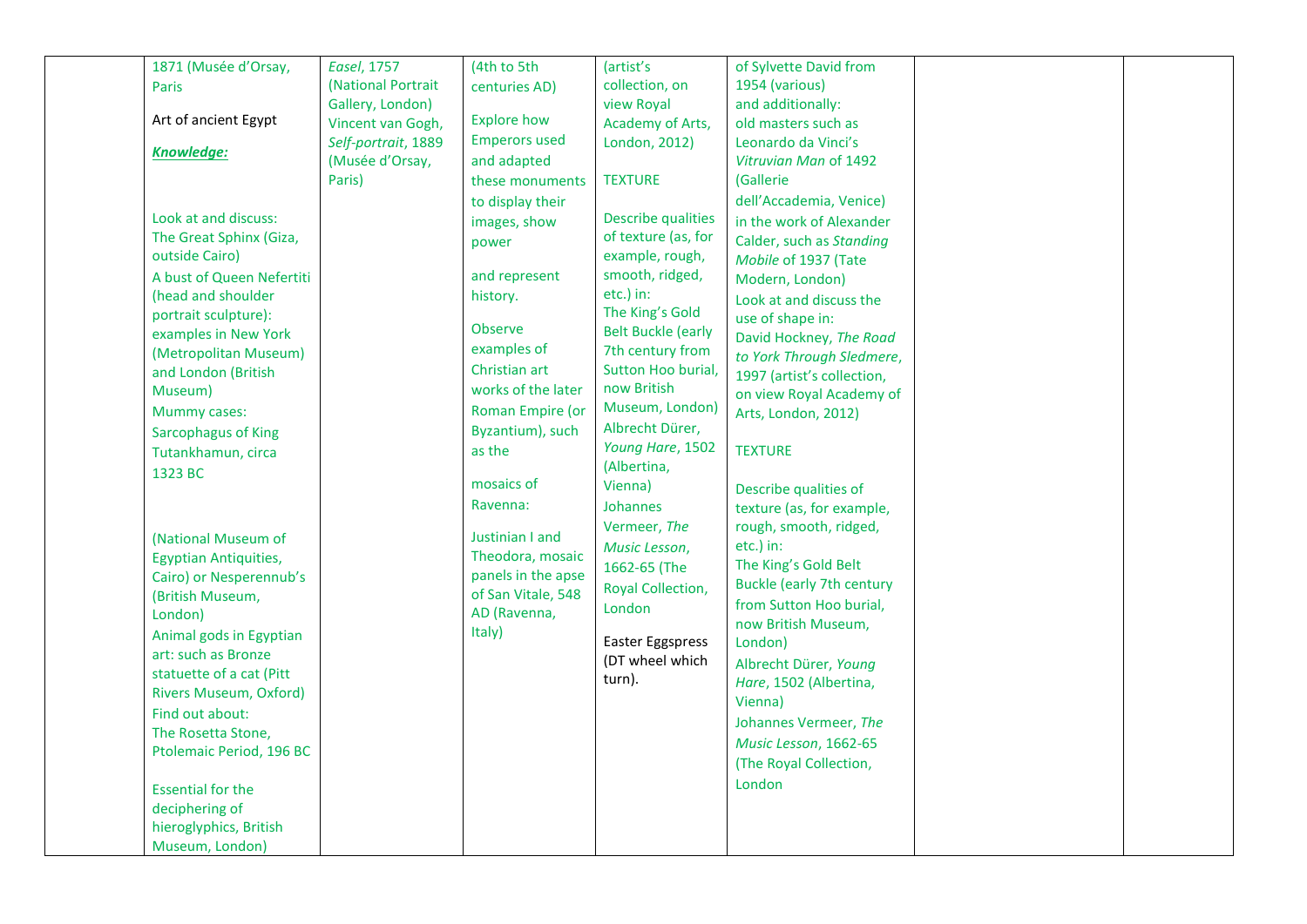| <b>Music</b> | Hands, Feet, Heart                      | Christmas     | Friendship Song                      | Zootime                                |  |
|--------------|-----------------------------------------|---------------|--------------------------------------|----------------------------------------|--|
|              |                                         | performances. |                                      |                                        |  |
|              | Knowledge/Skills                        |               |                                      |                                        |  |
|              |                                         |               | Knowledge/Skills                     | Knowledge/Skills                       |  |
|              | Find the pulse!                         |               |                                      |                                        |  |
|              | What animal can you be                  |               |                                      |                                        |  |
|              | finding the pulse?                      |               | Find the pulse!                      | Find the pulse!                        |  |
|              |                                         |               | What animal can                      | Be an animal of your                   |  |
|              | <b>Clapping Rhythms</b>                 |               | you be finding the                   | choice                                 |  |
|              | Copy and clap back                      |               | pulse?                               |                                        |  |
|              | rhythms, Clap the                       |               |                                      | <b>Clapping Rhythms</b>                |  |
|              | rhythm of your name,                    |               | <b>Clapping Rhythms</b>              | Copy and clap back                     |  |
|              | Make up your own                        |               | Clap the rhythm                      | rhythms, Clap the                      |  |
|              | rhythm Singing                          |               | of your name,                        | rhythm of your name,                   |  |
|              |                                         |               | Clap the rhythm<br>of your favourite | Clap the rhythm of your                |  |
|              | Sing Hands, Feet, Heart                 |               | colour, Make up                      | favourite animal, Make                 |  |
|              | in groups                               |               | your own                             | up your own rhythms                    |  |
|              |                                         |               | rhythms Singing                      |                                        |  |
|              | Playing instruments                     |               | in two-parts                         | Pitch is high and low                  |  |
|              | using up to three notes -               |               |                                      | sounds. We add pitch to                |  |
|              | G or G, $A + C$ . Which part            |               | Playing                              | the pulse and rhythm                   |  |
|              | did you play?                           |               | instruments using                    | when we sing and play                  |  |
|              |                                         |               | up to three notes                    | an instrument.                         |  |
|              | Improvise using the                     |               | $-$ C or E and G.                    |                                        |  |
|              | notes $C + D$ :<br>Challenge 1 Clap and |               | Which part did                       |                                        |  |
|              | Improvise, Challenge 2                  |               | you play?                            | Singing and dancing and<br>having fun! |  |
|              | Sing, Play and Improvise,               |               |                                      |                                        |  |
|              | <b>Challenge 3 Improvise</b>            |               |                                      |                                        |  |
|              | Which challenge did you                 |               | Improvise using                      | <b>Playing instruments</b>             |  |
|              | get to?                                 |               | the notes $C + D$ :                  | using up to two notes $-$              |  |
|              | Compose a simple                        |               | Challenge 1 Clap                     | $C$ or $C + D$ . Which part            |  |
|              | melody using simple                     |               | and Improvise,                       | did you play?                          |  |
|              | rhythms, choosing from                  |               | Challenge 2 Sing,                    |                                        |  |
|              | the notes $C + D$ or $C, D +$           |               | Play and                             | Improvise using the                    |  |
|              | E. Which notes did you                  |               | Improvise,                           | notes $C + D$ :                        |  |
|              | use?                                    |               | Challenge 3                          | Challenge 1 Clap and                   |  |
|              |                                         |               | <b>Improvise Which</b>               | Improvise, Challenge 2                 |  |
|              | Perform & Share A class                 |               | challenge did you                    | Sing, Play and                         |  |
|              | performance of Hands,                   |               | get to?                              | Improvise, Challenge 3                 |  |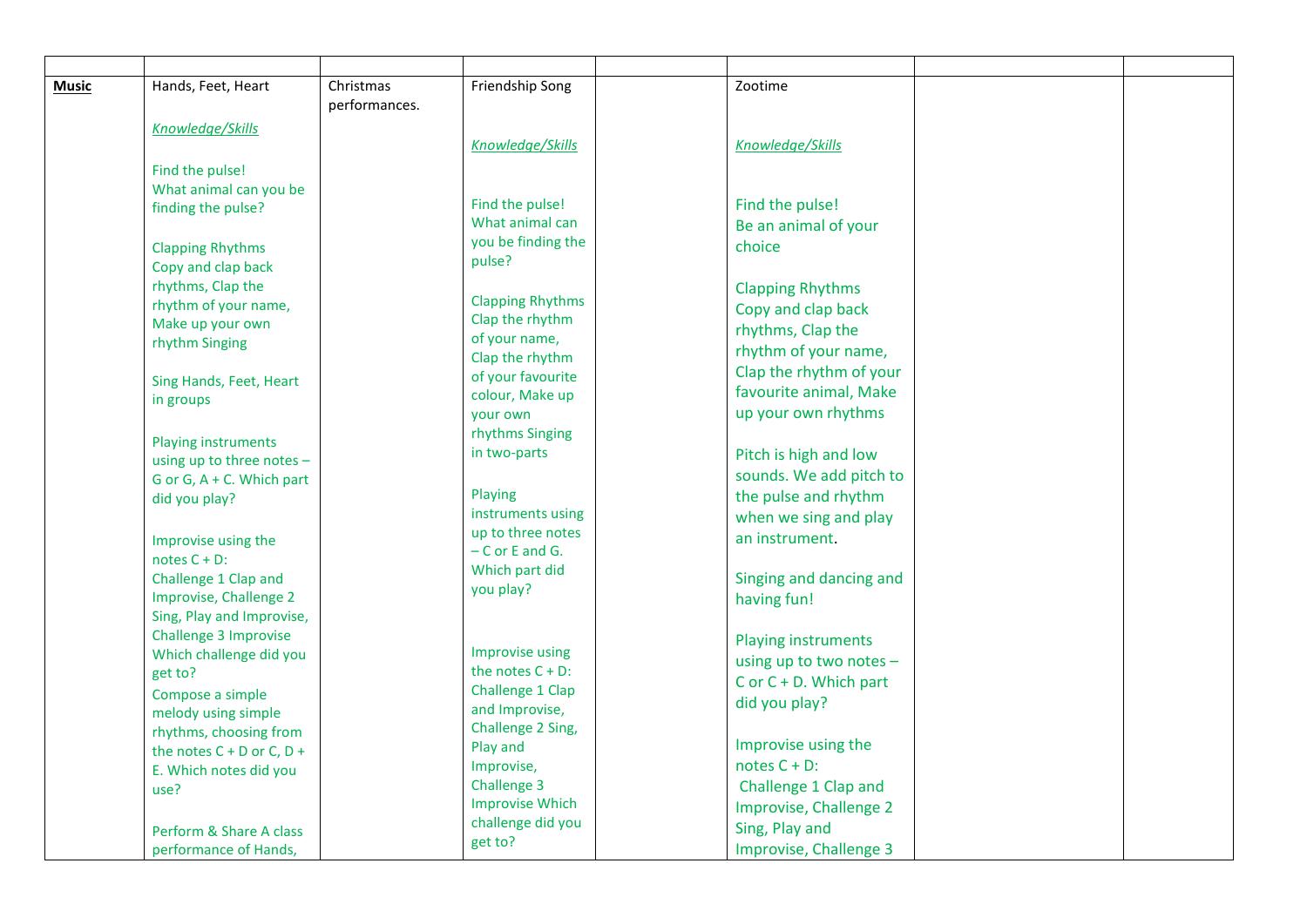|            | Feet, Heart. Introduce<br>your performance to<br>your audience. Can you<br>include some funky<br>moves? Have a fantastic<br>time; enjoy it! Talk about<br>it together afterwards.<br>How did it make you<br>feel? Will you record it?                                   | Compose a simple<br>melody using<br>simple rhythms,<br>choosing from the<br>notes $C + D$ or $C$ ,<br>$D + E$ . Which<br>notes did you<br>use?<br>Perform & Share<br>A class<br>performance of<br>Hands, Feet,<br>Heart. Introduce<br>your performance<br>to your audience.<br>Can you include<br>some funky<br>moves? Have a<br>fantastic time;<br>enjoy it! Talk<br>about it together<br>afterwards. How<br>did it make you<br>feel? Will you<br>record it? | <b>Improvise Which</b><br>challenge did you get<br>to?<br>Compose a simple<br>melody using simple<br>rhythms, choosing from<br>the notes $C + D$ or $C, D +$<br>Ε.<br>Perform & Share A class<br>performance of<br>Zootime. Introduce your<br>performance to your<br>audience. Can you<br>include some funky<br>moves? Have a fantastic<br>time; enjoy it! Talk<br>about it together<br>afterwards. How did it<br>make you feel? Will you<br>record it? |  |
|------------|-------------------------------------------------------------------------------------------------------------------------------------------------------------------------------------------------------------------------------------------------------------------------|---------------------------------------------------------------------------------------------------------------------------------------------------------------------------------------------------------------------------------------------------------------------------------------------------------------------------------------------------------------------------------------------------------------------------------------------------------------|---------------------------------------------------------------------------------------------------------------------------------------------------------------------------------------------------------------------------------------------------------------------------------------------------------------------------------------------------------------------------------------------------------------------------------------------------------|--|
| <b>MFL</b> | Bonjour/Au revoir - no<br>recording needed -<br>songs and conversations<br>Numbers to 10 - song on<br>YouTube, bingo, adding,<br>match numbers to pics,<br>number fans End of unit<br>song - deux petits<br>oiseaux (lightbulb<br>languages unit 1) - learn<br>by heart | Saying and asking<br>someone's name<br>- verbal for two<br>weeks at least<br>(puppets) then<br>record with<br>speech bubbles<br>Recap numbers<br>Colours - song,<br>label pics, paint a<br>colour wheel and<br>label it                                                                                                                                                                                                                                       | Unit 1 - Rigolo Bonjour<br>Lesson 1 hello/goodbye<br>Lesson 2 Ask/say name<br>Lesson 3 ask/say how old<br>you are Lesson 4 Nouns -<br>instruments Lesson 5<br>Numbers to 10                                                                                                                                                                                                                                                                             |  |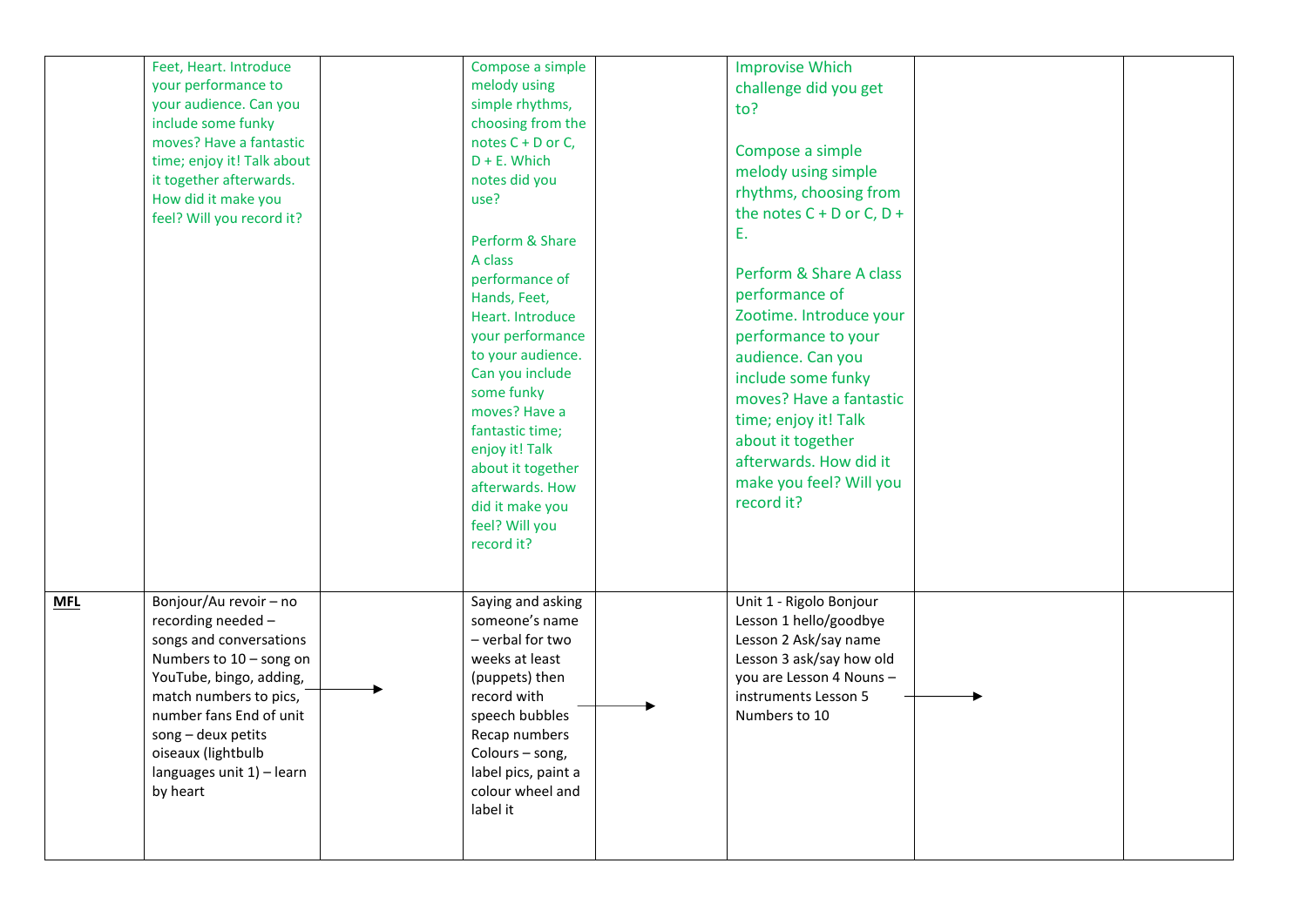| <b>Computing</b> | IT all around us          |                   | Algorithms/                    |                                   | Digital photography                          |                                                            |  |
|------------------|---------------------------|-------------------|--------------------------------|-----------------------------------|----------------------------------------------|------------------------------------------------------------|--|
|                  |                           |                   | ScratchJr                      |                                   |                                              |                                                            |  |
|                  | Knowledge:                |                   |                                |                                   | Knowledge:                                   |                                                            |  |
|                  |                           |                   | <b>Knowledge:</b>              |                                   |                                              |                                                            |  |
|                  | In this unit, pupils will |                   |                                |                                   | Through the lessons in this                  |                                                            |  |
|                  | look at information       |                   | This unit                      |                                   | unit, pupils will learn to                   |                                                            |  |
|                  | technology at school and  |                   | introduces pupils              |                                   | recognise that different                     |                                                            |  |
|                  | beyond, in settings such  |                   | to on screen                   |                                   | devices can be used to                       |                                                            |  |
|                  | as shops, hospitals, and  |                   | programming                    |                                   | capture photographs and                      |                                                            |  |
|                  | libraries. They will      |                   | through ScratchJr.             |                                   | will gain experience                         |                                                            |  |
|                  | investigate how           |                   | They will explore              |                                   | capturing, editing, and                      |                                                            |  |
|                  | information technology    |                   | the way a project              |                                   | improving photos. Finally,                   |                                                            |  |
|                  | improves our world, and   |                   | looks by                       |                                   | they will use this                           |                                                            |  |
|                  | they will learn about     |                   | investigating                  |                                   | knowledge to recognise                       |                                                            |  |
|                  | using information         |                   | sprites and                    |                                   | that images they see may                     |                                                            |  |
|                  | technology responsibly.   |                   | backgrounds.                   |                                   | not be real.                                 |                                                            |  |
|                  |                           |                   | They will use                  |                                   |                                              |                                                            |  |
|                  |                           |                   | programming                    |                                   |                                              |                                                            |  |
|                  |                           |                   | blocks to use,                 |                                   |                                              |                                                            |  |
|                  |                           |                   | modify and create              |                                   |                                              |                                                            |  |
|                  |                           |                   | programs. Pupils               |                                   |                                              |                                                            |  |
|                  |                           |                   | are also                       |                                   |                                              |                                                            |  |
|                  |                           |                   | introduced to the              |                                   |                                              |                                                            |  |
|                  |                           |                   | early stages of                |                                   |                                              |                                                            |  |
|                  |                           |                   | program design                 |                                   |                                              |                                                            |  |
|                  |                           |                   | through the<br>introduction of |                                   |                                              |                                                            |  |
|                  |                           |                   | algorithms.                    |                                   |                                              |                                                            |  |
|                  |                           |                   |                                |                                   |                                              |                                                            |  |
|                  |                           |                   |                                |                                   |                                              |                                                            |  |
|                  |                           |                   |                                |                                   |                                              |                                                            |  |
|                  |                           |                   |                                |                                   |                                              |                                                            |  |
|                  |                           |                   |                                |                                   |                                              |                                                            |  |
|                  |                           |                   |                                |                                   |                                              |                                                            |  |
| PE               | Cardio Drumming           | Dance             | Gymnastics                     | <b>Racket Skills</b>              | Athletics                                    | <b>OAA</b>                                                 |  |
|                  |                           |                   |                                |                                   |                                              |                                                            |  |
|                  | <b>Knowledge:</b>         | <b>Knowledge:</b> | <b>Knowledge:</b>              | <b>Knowledge:</b>                 | <b>Knowledge:</b>                            | <b>Knowledge:</b>                                          |  |
|                  | Follow a set of           |                   | Can demonstrate                |                                   |                                              |                                                            |  |
|                  | movements in a            |                   | various Body                   | Understand the<br>correct hold of | Can demonstrate<br>coordination whilst using | Can follow simple instructions<br>in OAA tasks/ team games |  |
|                  | sequence.                 |                   | Management                     |                                   |                                              | Communicate and collaborate                                |  |
|                  |                           |                   | positions and                  | the racket and                    | different equipment                          |                                                            |  |
|                  |                           |                   |                                |                                   |                                              | with each other.                                           |  |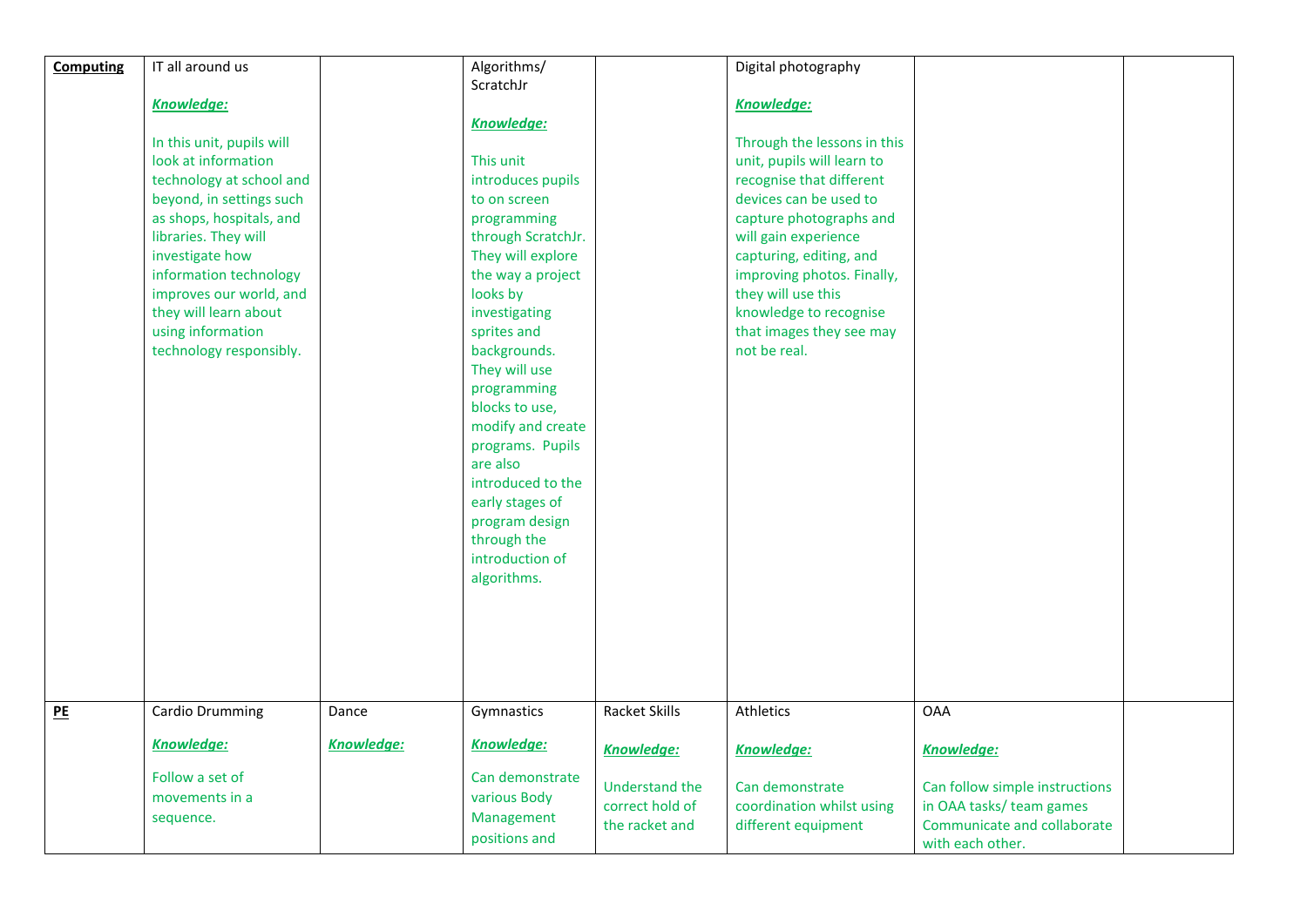|             | Move to music with co-<br>ordination.<br><b>Build stamina and</b><br>fitness.<br><b>Ball Skills</b><br><b>Knowledge:</b><br>Can use a variety of skills<br>consistently in short<br>games including kicking,<br>passing and stopping the<br>ball<br>Show coordination and<br>control when using a ball                                                                                                                               | Copy, repeat and<br>remember moves<br>and shapes<br><b>Movement shows</b><br>control and<br>coordination<br>Perform a dance<br>phrase with 2 or<br>more joined<br>movements /<br>shapes                                 | exercises from<br><b>Key-Steps</b><br>syllabus<br>Can demonstrate<br>a set routine from<br>Key-Steps Level 1<br>Can demonstrate<br>a vault from Key-<br>Steps Level 1 with<br>straight leg<br>dismount<br>Can move and<br>use equipment<br>safely | can use<br>equipment safely<br>Can hit the<br>shuttle over the<br>net to a partner<br>by choosing the<br>appropriate level<br>of equipment (<br>fluff ball, success<br>ball or shuttle)                                | Can show a solid<br>understanding of the basic<br>elements of Athletics -<br>running jumping and<br>throwing                                                                                                                                                                                                                                                 |                                                                                                                                                                                                                                                                                                                                                                                                                            |  |
|-------------|--------------------------------------------------------------------------------------------------------------------------------------------------------------------------------------------------------------------------------------------------------------------------------------------------------------------------------------------------------------------------------------------------------------------------------------|-------------------------------------------------------------------------------------------------------------------------------------------------------------------------------------------------------------------------|---------------------------------------------------------------------------------------------------------------------------------------------------------------------------------------------------------------------------------------------------|------------------------------------------------------------------------------------------------------------------------------------------------------------------------------------------------------------------------|--------------------------------------------------------------------------------------------------------------------------------------------------------------------------------------------------------------------------------------------------------------------------------------------------------------------------------------------------------------|----------------------------------------------------------------------------------------------------------------------------------------------------------------------------------------------------------------------------------------------------------------------------------------------------------------------------------------------------------------------------------------------------------------------------|--|
| <b>RSHE</b> | Asking for help<br>Yr 1 and 2 objectives<br><b>Skill Builders</b><br>Knowledge:<br>By the end of the unit<br>pupils:<br>Can identify the people<br>who look after them,<br>who to go to if they<br>are worried and how to<br>attract their attention;<br>Know the difference<br>between secrets<br>and surprises and the<br>importance<br>of not keeping a secret<br>that makes<br>them feel<br>uncomfortable, worried<br>or afraid. | My feelings<br><b>Skill Builders</b><br><b>Knowledge:</b><br>By the end of the<br>unit pupils:<br>Can recognise and<br>celebrate their<br>strengths and<br>achievements, and<br>set simple<br>but challenging<br>goals. | My body<br><b>Skill Builders</b><br><b>Knowledge:</b><br>By the end of the<br>unit pupils:<br>Can recognise<br>how they grow<br>and<br>will change as<br>they become<br>older.                                                                    | My relationships<br><b>Skill Builders</b><br><b>Knowledge:</b><br>By the end of the<br>unit pupils:<br>different types<br>of teasing and<br>bullying,<br>understanding<br>that these are<br>wrong and<br>unacceptable. | My beliefs Yr 1 and 2<br>objectives<br>Skill Builders<br><b>Knowledge:</b><br>By the end of the unit<br>pupils:<br>Can identify and respect<br>the differences and<br>similarities between<br>people;<br>Can identify the ways<br>in which people and<br>families are unique,<br>understanding there has<br>never been and will never<br>be another<br>them. | My rights and responsibilities<br>Yr 1 and 2 objectives<br><b>Skill Builders</b><br><b>Knowledge:</b><br>By the end of the unit pupils:<br>Understand how some<br>diseases<br>are spread, including the<br>right to be protected from<br>diseases and the<br>responsibility to<br>protect others;<br>Can judge what kind of<br>Physical contact is acceptable,<br>comfortable, and<br>uncomfortable<br>and how to respond. |  |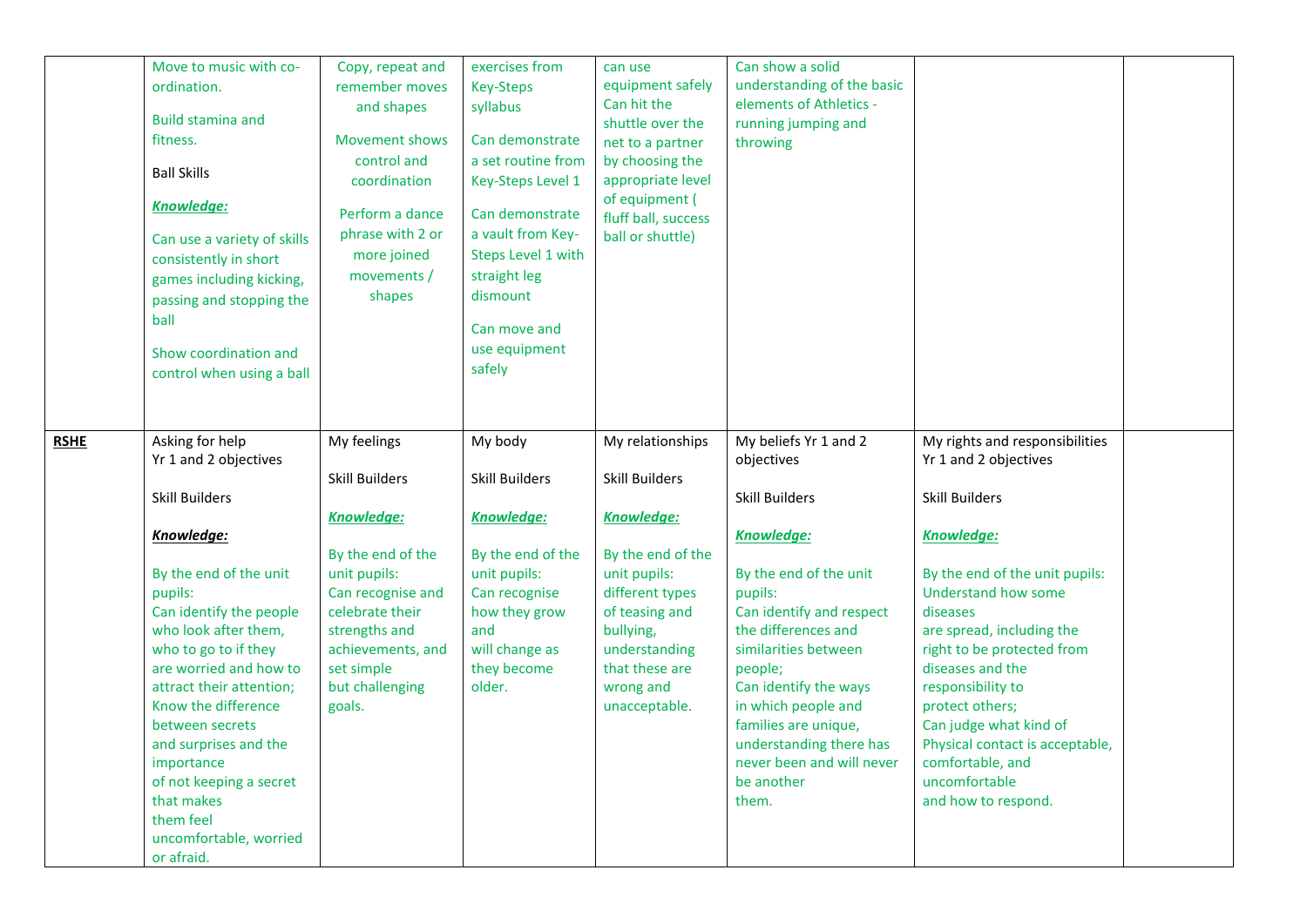| <b>RE</b> | Christianity:                            | Christianity:                            | Islam:                                      | Christianity:                           | Islam:                                               | Judaism:                                                      | Norwich/Peter             |
|-----------|------------------------------------------|------------------------------------------|---------------------------------------------|-----------------------------------------|------------------------------------------------------|---------------------------------------------------------------|---------------------------|
|           | Is it possible to be kind                | Why did God give                         | Does praying at                             | Is it True that                         | Does going to a mosque                               | What is the best way for Jews                                 | borough                   |
|           | to everyone all of the                   | Jesus to the World?                      | regular intervals                           | Jesus came back                         | give Muslims a sense of                              | to show commitment to God?                                    | Mosque and                |
|           | time?                                    |                                          | everyday, help a                            | to live again?                          | belonging?                                           |                                                               | Synagogue                 |
|           |                                          | <b>Knowledge:</b>                        | Muslim in his/her                           |                                         |                                                      | <b>Knowledge:</b>                                             | visits.<br>Church visits. |
|           | Knowledge:                               |                                          | everyday life?                              | Knowledge:                              | <b>Knowledge:</b>                                    |                                                               |                           |
|           |                                          | <b>Recall and name</b>                   |                                             |                                         |                                                      | <b>Recall and name different</b>                              | Visit from                |
|           | Observe and recount                      | different beliefs                        | <b>Knowledge:</b>                           | <b>Recall and name</b>                  | <b>Retell and suggest</b>                            | beliefs and practices,                                        | Vicar.                    |
|           | different ways of                        | and practices,                           |                                             | different beliefs                       | meanings to some<br>religious and moral              | including festivals, worship,<br>rituals and ways of life, in |                           |
|           | expressing identity and                  | including festivals,                     | <b>Recall and name</b><br>different beliefs | and practices,                          |                                                      | order to find out about the                                   |                           |
|           | belonging, responding<br>sensitively for | worship, rituals and<br>ways of life, in |                                             | including                               | stories, exploring and<br>discussing sacred writings | meanings behind them.                                         |                           |
|           | themselves.                              | order to find out                        | and practices,<br>including                 | festivals, worship,<br>rituals and ways | and sources of wisdom                                | Retell and suggest meanings                                   |                           |
|           | Notice and respond                       | about the meanings                       | festivals, worship,                         | of life, in order to                    | and recognising the                                  | to some religious and moral                                   |                           |
|           | sensitively to some                      | behind them.                             | rituals and ways                            | find out about the                      | traditions from which they                           | stories, exploring and                                        |                           |
|           | similarities between                     | <b>Retell and suggest</b>                | of life, in order to                        | meanings behind                         | come.                                                | discussing sacred writings and                                |                           |
|           | different religions and                  | meanings to some                         | find out about the                          | them.                                   | Ask and respond to                                   | sources of wisdom and                                         |                           |
|           | worldviews.                              | religious and moral                      | meanings behind                             | <b>Retell and suggest</b>               | questions about what                                 | recognising the traditions                                    |                           |
|           | Ask and respond to                       | stories, exploring                       | them.                                       | meanings to                             | individuals and                                      | from which they come.                                         |                           |
|           | questions about what                     | and discussing                           | <b>Retell and suggest</b>                   | some religious                          | communities do, and why,                             | Recognise some different                                      |                           |
|           | individuals and                          | sacred writings and                      | meanings to                                 | and moral stories,                      | so that pupils can identify                          | symbols and actions which                                     |                           |
|           | communities do, and                      | sources of wisdom                        | some religious                              | exploring and                           | what difference belonging                            | express a community's way of                                  |                           |
|           | why, so that pupils can                  | and recognising the                      | and moral stories,                          | discussing sacred                       | to a community might                                 | life, appreciating some                                       |                           |
|           | identify what difference                 | traditions from                          | exploring and                               | writings and                            | make.                                                | similarities between                                          |                           |
|           | belonging to a                           | which they come.                         | discussing sacred                           | sources of                              | Notice and respond                                   | communities.                                                  |                           |
|           | community might make.                    | Notice and respond                       | writings and                                | wisdom and                              | sensitively to some                                  | Ask and respond to questions                                  |                           |
|           |                                          | sensitively to some                      | sources of                                  | recognising the                         | similarities between                                 | about what individuals and                                    |                           |
|           |                                          | similarities                             | wisdom and                                  | traditions from                         | different religions and                              | communities do, and why, so                                   |                           |
|           |                                          | between different                        | recognising the                             | which they come.                        | worldviews.                                          | that pupils can identify what                                 |                           |
|           |                                          | religions and                            | traditions from                             |                                         | Find out about and                                   | difference belonging to a                                     |                           |
|           |                                          | worldviews.                              | which they come.                            |                                         | respond with ideas to                                | community might make.                                         |                           |
|           |                                          |                                          | Recognise some                              |                                         | examples of co-operation                             | <b>Explore questions about</b>                                |                           |
|           |                                          |                                          | different symbols                           |                                         | between people who are                               | belonging, meaning and truth                                  |                           |
|           |                                          |                                          | and actions which                           |                                         | different.                                           | so that they can express their                                |                           |
|           |                                          |                                          | express a                                   |                                         |                                                      | own ideas and opinions in                                     |                           |
|           |                                          |                                          | community's way                             |                                         |                                                      | response using words, music,                                  |                           |
|           |                                          |                                          | of life,                                    |                                         |                                                      | art or poetry.                                                |                           |
|           |                                          |                                          | appreciating                                |                                         |                                                      |                                                               |                           |